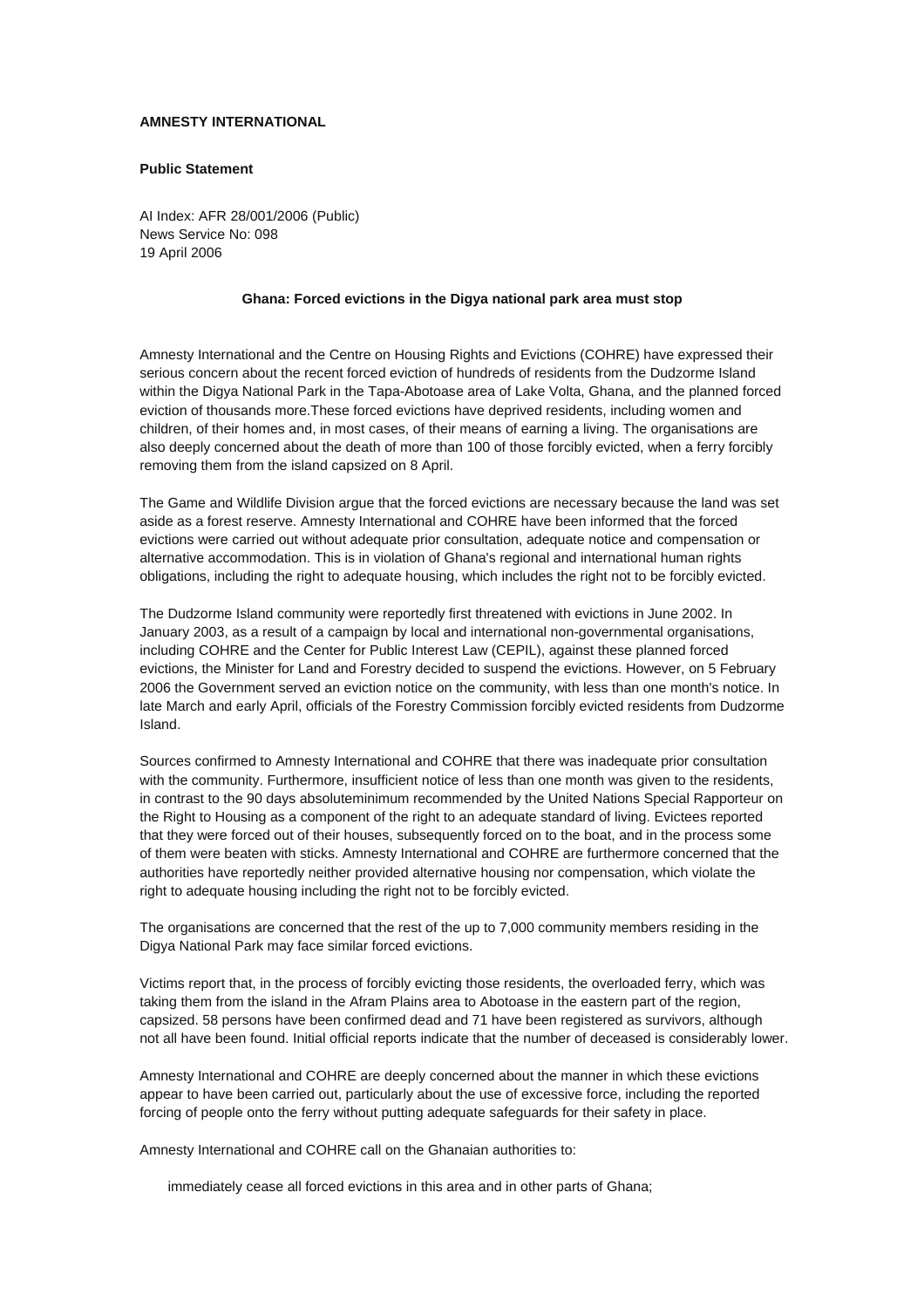as a matter of urgency, ensure that all evictees are provided with basic shelter and housing as well as access to food, safe drinking water and sanitation, and medical services;

immediately establish an independent commission of inquiry into the circumstances surrounding the ferry disaster and other allegations of human rights abuses in the context of the forced evictions. Such a commission should inquire into actions or omissions by the relevant authorities which may have led to the overcrowding of the ferry. The Commission of Inquiry should be independent and impartial, and its terms of reference and results should be made public. If the Commission establishes evidence of crimes committed in the context of forced evictions, these should be thoroughly investigated by the relevant authorities, and those suspected of being responsible brought to justice;

identify, in consultation with those affected, adequate alternative accommodation to all those rendered homeless by the recent forced evictions, and establish adequate mechanisms for compensation and other remedies for victims of past forced evictions;

take steps to ensure adequate opportunities to earn a living for those whose livelihoods have been affected by the forced evictions;

ensure that any legal use of force must respect the principles of necessity and proportionality, as well as the Basic Principles on the Use of Force and Firearms by Law Enforcement Officials and any national or local code of conduct consistent with international law-enforcement and human rights standards;

place a moratorium on all future evictions until such time as a human rights based housing policy is developed and implemented.

## **Background information**

Prior to the forced evictions, many of the evictees had lived in the Digya National Park, Afram Plain District, Ghana for over 30 years. They are part of a community of approximately 7,000, and live mainly on fishing.

Amnesty International has reported cases of forced evictions in many countries in Africa, including Angola, Nigeria, Sudan, Swaziland and Zimbabwe. COHRE estimates that forced evictions in Africa have affected over one million people in the last year.

COHRE is an international NGO which strives to promote the right to adequate housing, including the right to protection from forced eviction, for everyone, everywhere. COHRE has offices in a number of countries, including Ghana. COHRE has special consultative status with the Economic and Social Council of the United Nations; as well as observer status with the African Commission on Human and Peoples' Rights.

Forced eviction has been defined by the Committee on Economic, Social and Cultural Rights, as "*the permanent or temporary removal against their will of individuals, families and/or communities from the homes and/or land which they occupy, without the provision of and access to, appropriate forms of legal or other protection. The prohibition on forced evictions does not, however, apply to evictions carried out by force in accordance with the law and in conformity with the provisions of the International Covenants on Human Rights*." (UN Committee on Economic, Social and Cultural Rights, General Comment No. 7, The Right to Adequate Housing (Art. 11(1) of the Covenant): forced evictions, UN Doc. E/C.12/1997/4, para 3).

The UN Commission on Human Rights has considered that "the practice of forced evictions constitutes a gross violation of human rights, in particular the right to adequate housing"" (UN Commission on Human Rights, Resolution 1993/77, para 1). Article 11.1 of the International Covenant on Economic, Social and Cultural Rights, to which Ghana is a party, states "*The States Parties to the present Covenant recognize the right of everyone to an adequate standard of living for himself and his family, including adequate food, clothing and housing, and to the continuous improvement of living conditions*." Forced eviction has been defined by the UN Committee on Economic, Social and Cultural Rights (CESCR), as "the permanent or temporary removal against their will of individuals, families and/or communities from the homes and/or land which they occupy, without the provision of and access to, appropriate forms of legal or other protection." (UN Committee on Economic, Social and Cultural Rights,